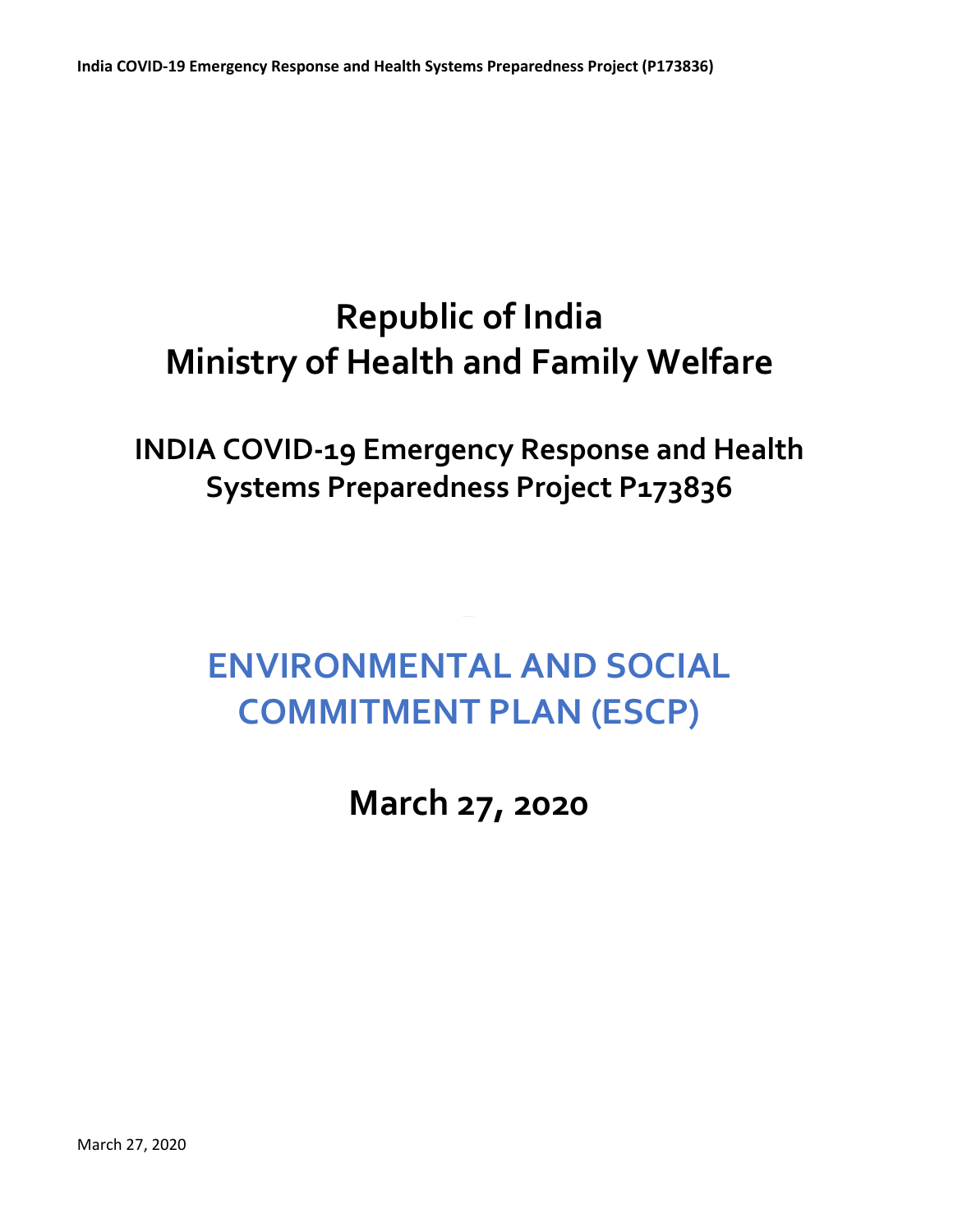## **ENVIRONMENTAL AND SOCIAL COMMITMENT PLAN**

- 1. Republic of India (hereinafter the **Recipient**) willimplement the Covid-19 Emergency Response and Health Systems Preparedness project (the **Project**), with the involvement of the following Ministries/Agencies/Units: Ministry of Health and Family Welfare (**MoHFW**), Indian Council of Medical Research (**ICMR**) and the National Center for Disease Control (**NCDC**).The International Bank for Reconstruction and Development (hereinafter the Bank) has agreed to provide financingfor the Project.
- 2. The Recipient will implementmaterial measures and actions so that the Project is implemented in accordance with the Environmental and Social Standards (**ESSs**).This Environmental and Social Commitment Plan (**ESCP**) sets outmaterial measures and actions, anyspecific documents or plans, as well as the timing for each of these.
- 3. The Recipient is responsible for compliance with all requirements of the ESCP even when implementation of specific measures and actions is conducted by the Ministry of Health and Family Welfare (**MoHFW**), Indian Council of Medical Research (**ICMR**) and the National Center for Disease Control (**NCDC**)referenced in paragraph 1 above, jointly or independently.
- 4. Implementation of the material measures and actions set out in this ESCP will be monitored and reported to the Bank by the Recipient as required by the ESCP and the conditions of the legal agreement, and the Bank will monitor and assess progress and completion of the material measures and actions throughout implementation of the Project.
- implementation, to reflect adaptive management of Project changes and unforeseen circumstances or 5. As agreed by the Bank and the Recipient, this ESCP may be revised from time to time during Project in response to assessment of Project performance conducted under the ESCP itself. In such circumstances, the Recipientwill agreeto the changes with the Bank and will update the ESCP to reflect such changes.Agreement on changes to the ESCP will be documented through the exchange of letters signed between the Bank and the Recipient. The Recipientwill promptly re-disclose the updated ESCP.
- 6. Where Project changes, unforeseen circumstances, or Project performance result in changes to the risks and impacts during Project implementation, the Recipientshall provide additional funds and resources, if needed, to implement actions and measures to address such risks and impacts.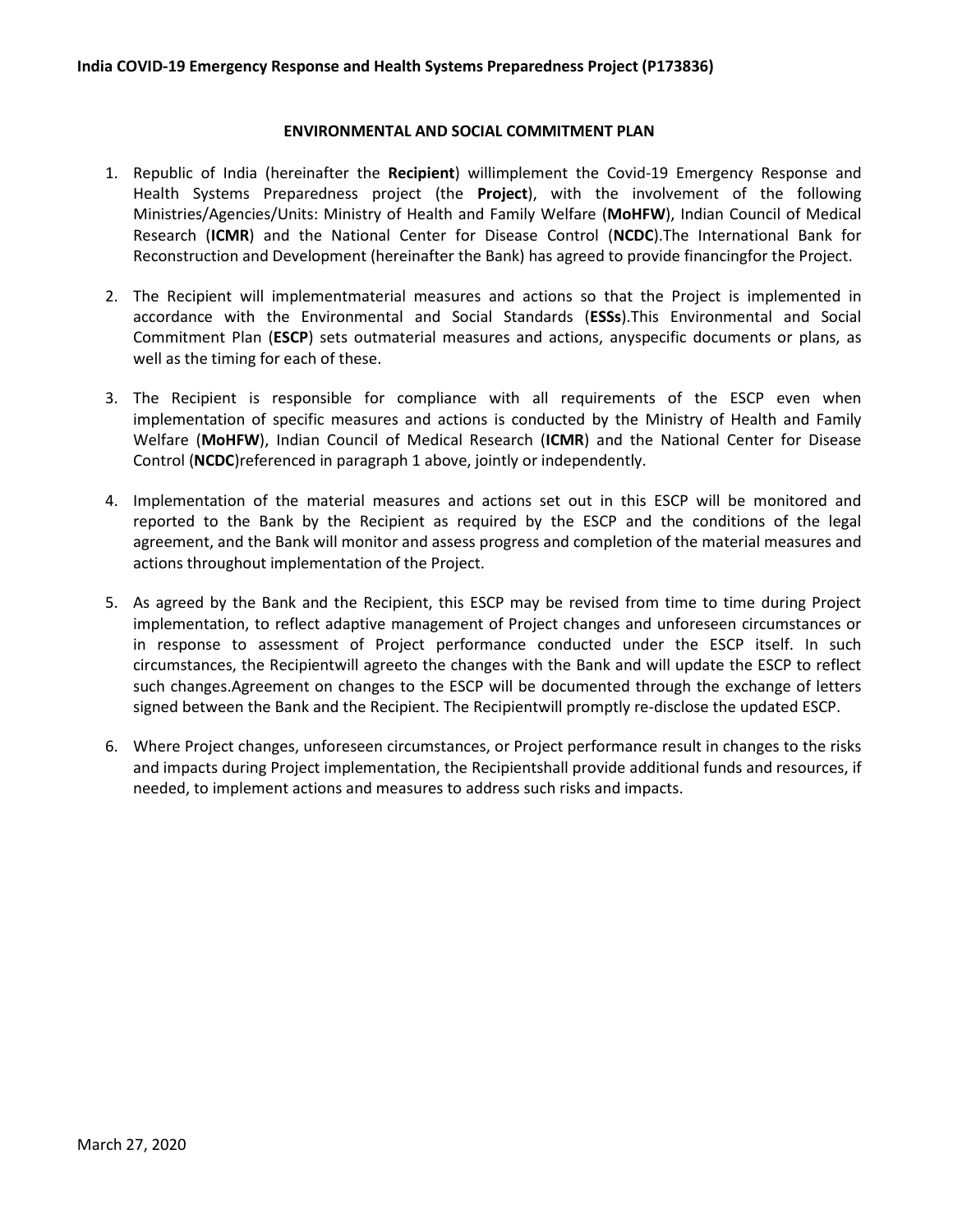**INDIA COVID-19 EMERGENCY RESPONSE PROJECT- ENVIRONMENTAL AND SOCIAL COMMITMENT PLAN (ESCP)**

| <b>MATERIAL MEASURES AND ACTIONS</b>                                                  |                                                                                                                                                                                                                                                                              | <b>TIMEFRAME</b>                                                                                                                                          | <b>RESPONSIBLE</b>      |
|---------------------------------------------------------------------------------------|------------------------------------------------------------------------------------------------------------------------------------------------------------------------------------------------------------------------------------------------------------------------------|-----------------------------------------------------------------------------------------------------------------------------------------------------------|-------------------------|
|                                                                                       |                                                                                                                                                                                                                                                                              |                                                                                                                                                           | <b>ENTITY/AUTHORITY</b> |
| <b>MONITORING AND REPORTING</b>                                                       |                                                                                                                                                                                                                                                                              |                                                                                                                                                           |                         |
| A                                                                                     | REGULAR REPORTING: Prepare and submit to the Bank regular monitoring<br>reports on the environmental, social, health and safety (ESHS) performance of<br>the Project, including but not limited to, stakeholder engagement activities<br>andgrievances log.                  | Quarterlythroughout Project implementation                                                                                                                | MOHFW, ICMR, NCDC       |
| <b>ESS 1: ASSESSMENT AND MANAGEMENT OF ENVIRONMENTAL AND SOCIAL RISKS AND IMPACTS</b> |                                                                                                                                                                                                                                                                              |                                                                                                                                                           |                         |
| 1.1                                                                                   | <b>ORGANIZATIONAL STRUCTURE: TheMOHFW shall establish and maintain a</b><br>PMU with qualified staff, at the minimum including a health and safety expert and<br>a social specialist, and resources to support management of ESMF, risks and<br>impacts of the Project ESHS. | The PMU coordinator, ahealth and safety<br>expert and social specialist will be assigned to<br>the project withinthree month after the<br>Effective Date. | MOHFW, ICMR, NCDC       |
|                                                                                       | If any additional PIUs are established in the other implementing agencies social<br>and environmental safeguards capacity will be included.                                                                                                                                  | PIU/PMU should be maintained throughout<br>Project implementation.                                                                                        |                         |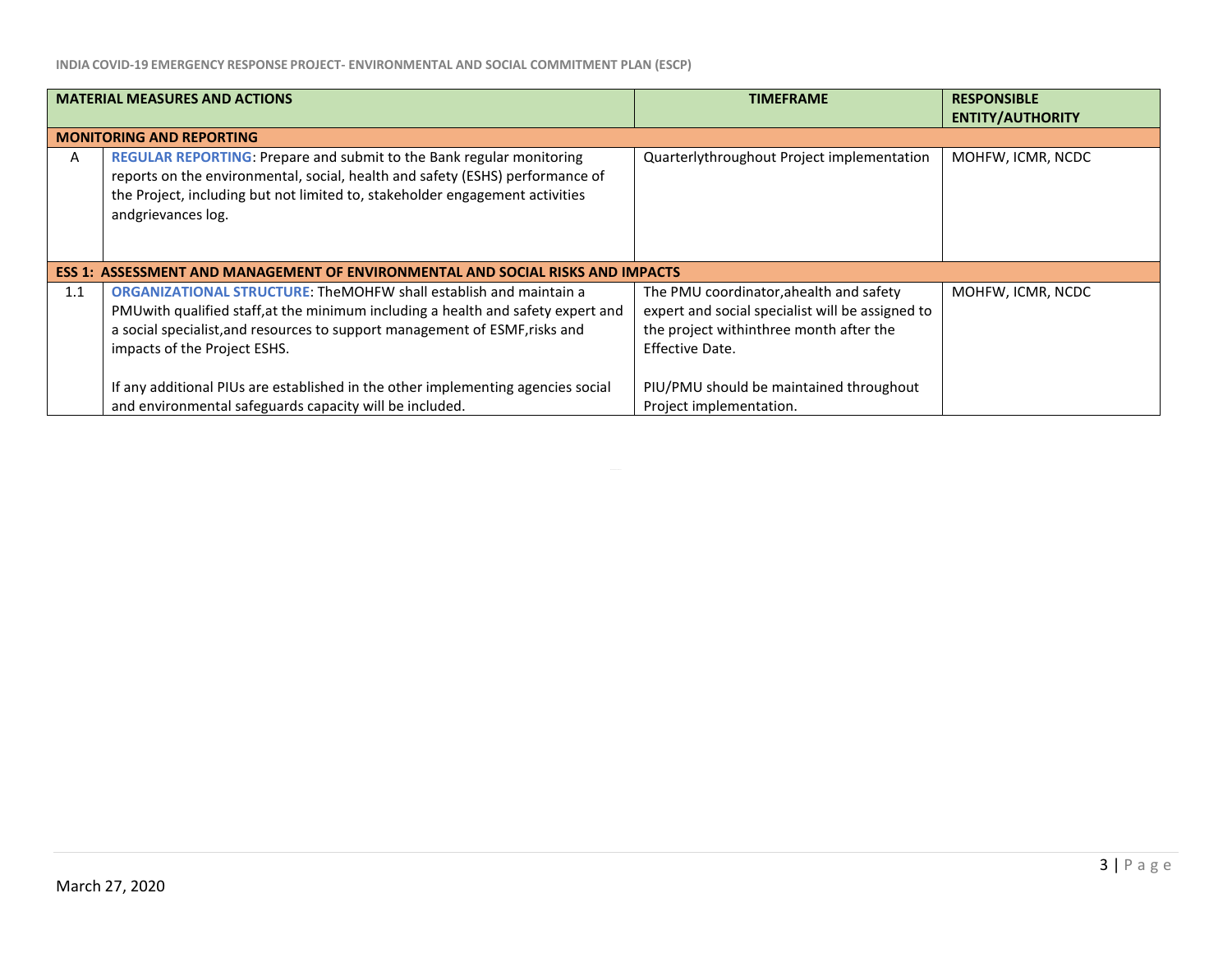| <b>MATERIAL MEASURES AND ACTIONS</b> |                                                                                                                                                                                                                                                                                                                                                                                                                                                                                                                                                                                                                                                                                                                                                                                                                           |          | <b>TIMEFRAME</b>                                                                                                                                                                                                                                                                                                                                                                                                                                                                                                                                               | <b>RESPONSIBLE</b>      |
|--------------------------------------|---------------------------------------------------------------------------------------------------------------------------------------------------------------------------------------------------------------------------------------------------------------------------------------------------------------------------------------------------------------------------------------------------------------------------------------------------------------------------------------------------------------------------------------------------------------------------------------------------------------------------------------------------------------------------------------------------------------------------------------------------------------------------------------------------------------------------|----------|----------------------------------------------------------------------------------------------------------------------------------------------------------------------------------------------------------------------------------------------------------------------------------------------------------------------------------------------------------------------------------------------------------------------------------------------------------------------------------------------------------------------------------------------------------------|-------------------------|
|                                      |                                                                                                                                                                                                                                                                                                                                                                                                                                                                                                                                                                                                                                                                                                                                                                                                                           |          |                                                                                                                                                                                                                                                                                                                                                                                                                                                                                                                                                                | <b>ENTITY/AUTHORITY</b> |
| 1.2                                  | ENVIRONMENTAL AND SOCIAL ASSESSMENT/MANAGEMENT PLANS AND<br><b>INSTRUMENTS/ CONTRACTORS</b>                                                                                                                                                                                                                                                                                                                                                                                                                                                                                                                                                                                                                                                                                                                               | a.       | The ESMF will be prepared within 60<br>days from the Effective Date. Other than                                                                                                                                                                                                                                                                                                                                                                                                                                                                                | MOHFW, ICMR, NCDC       |
|                                      | a. Assess the environmental and social risks and impacts of proposed Project<br>activities, in accordance with ESSs and the Environmental and Social<br>Management Framework (ESMF) to be prepared for the project, including to<br>ensure that individuals or groups who, because of their particular<br>circumstances, may be disadvantaged or vulnerable, have access to the<br>development benefits resulting from the Project. The ESMF will include<br>Biomedical Waste Management Plan. The ESMF will also include a template<br>for Environmental and Social Management Plan (ESMP) as necessary for low-<br>medium scale construction works. The ESMF will describe the procedures for<br>screening of activities to be supported under the CERC component and<br>actions to mitigate potential adverse impacts. |          | procurement of goods and services<br>(including testing<br>kits, laboratory<br>PPE,<br>equipment,<br>hospital<br>beds,<br>bedsheets, towels, disposable items etc.<br>that may be required for screening posts,<br>quarantine centers, isolation wards and<br>hospitals, equipment and items for<br>biomedical waste disposal) and minor<br>civil works (including upgrading of<br>existing wards, labs, isolation areas), all<br>other major civil works involving<br>construction of new facilities (hospitals,<br>quarantine centers, laboratories etc.)and |                         |
|                                      | Prepare, disclose, adopt, and implement any environmental and social<br>b.<br>management plans or other instruments required for the respective Project<br>activities as per the assessment process, in accordance with the ESSs,<br>ESMFand relevant Good International Industry Practice (GIIP), including any<br>new WHO guidance on COVID19in a manner acceptable to theBank.                                                                                                                                                                                                                                                                                                                                                                                                                                         |          | activities requiring ESMF screening<br>cannot start before the ESMF is<br>consulted and disclosed and other<br>environmental and social assessments (if<br>required after screening) are in place.                                                                                                                                                                                                                                                                                                                                                             |                         |
|                                      | Incorporate the relevant aspects of this ESCP, including, inter alia, any<br>c.<br>environmental and social management plans or other instruments, ESS2<br>requirements, and any other required ESHS measures, into the ESHS<br>specifications of the procurement documents and contracts with contractors<br>and supervising firms. Thereafter ensure that the contractors and supervising<br>firms comply with the ESHS specifications of their respective contracts.                                                                                                                                                                                                                                                                                                                                                   | b.<br>c. | Plans or instruments prepared before<br>carrying out of the relevant activities, and<br>thereafter implemented throughout the<br>carrying out of such activities.<br>Before launching the procurement<br>process for the relevant activities and<br>thereafter ensure that contractors and<br>supervising firms comply with the ESHS                                                                                                                                                                                                                           |                         |
|                                      | In the event the CERC component is operationalized, activities supported<br>d.<br>thereunder would also be screened for environmental and social risks and<br>subjected to the provisions of the ESMF.                                                                                                                                                                                                                                                                                                                                                                                                                                                                                                                                                                                                                    |          | specifications in their contracts through<br>their involvement in the respective<br>Project activities.                                                                                                                                                                                                                                                                                                                                                                                                                                                        |                         |

## **MATERIAL MEASURES AND ACTIONS EXECUTES AND ACTIONS EXECUTES AND ACTIONS EXECUTES RESPONSIBLE ENTITY/AUTHORITY**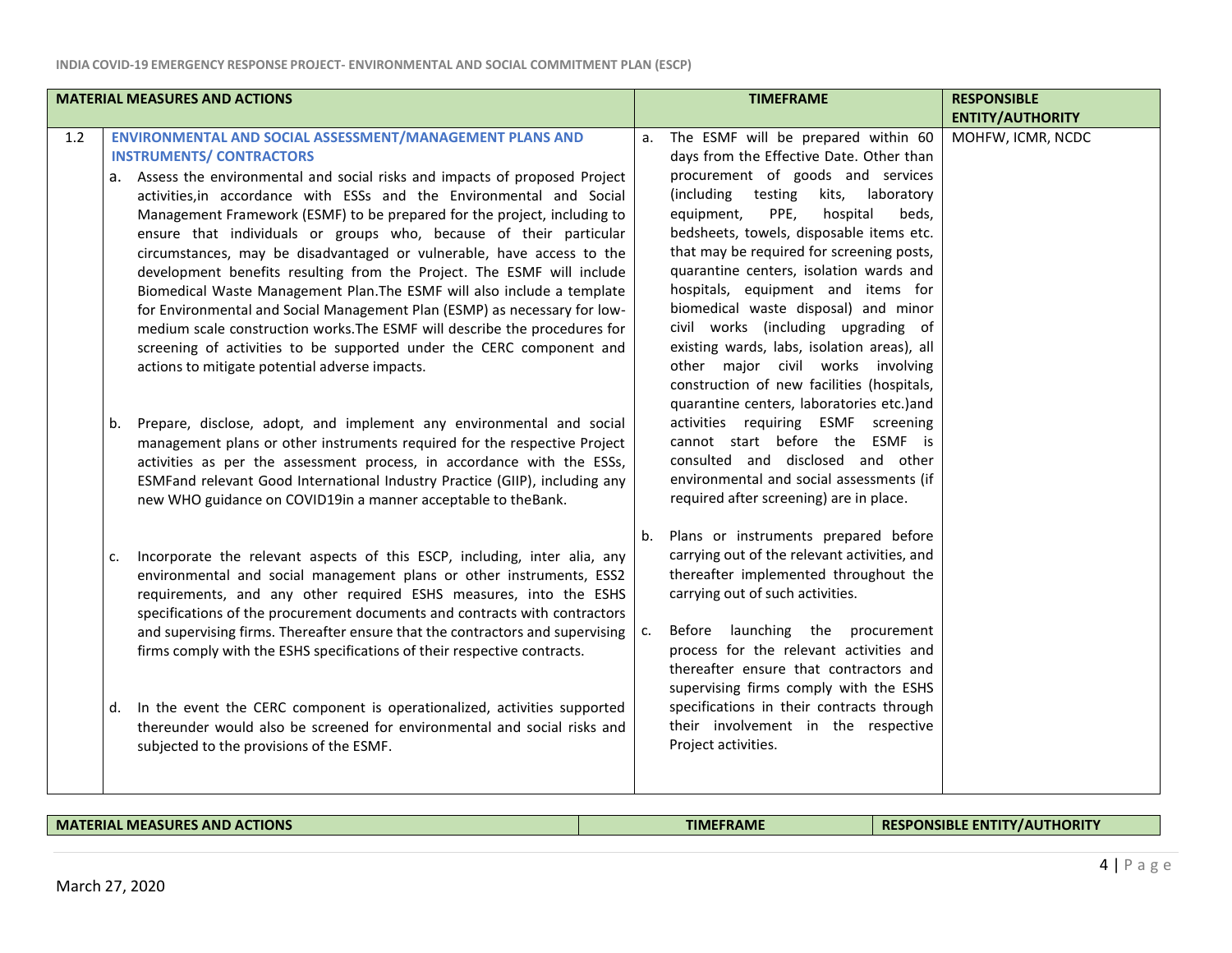| <b>MATERIAL MEASURES AND ACTIONS</b> |                                                                                                                                                                                                                                                                                                                                                                                                                                                                                                                                                                                                                                                                                                                                                                                                                                                          | <b>TIMEFRAME</b>                                                                                              | <b>RESPONSIBLE ENTITY/AUTHORITY</b> |
|--------------------------------------|----------------------------------------------------------------------------------------------------------------------------------------------------------------------------------------------------------------------------------------------------------------------------------------------------------------------------------------------------------------------------------------------------------------------------------------------------------------------------------------------------------------------------------------------------------------------------------------------------------------------------------------------------------------------------------------------------------------------------------------------------------------------------------------------------------------------------------------------------------|---------------------------------------------------------------------------------------------------------------|-------------------------------------|
| 1.3                                  | <b>EXCLUSIONS: The following type of activities shall not be eligible for</b><br>finance under the Project:<br>Activities that may cause long term, permanent and/or<br>$\bullet$<br>irreversible adverseimpacts (e.g. loss of major natural habitat)<br>Activities that have high probability of causing serious adverse<br>$\bullet$<br>effects to human health and/or the environment (e.g.<br>constructing new hospitals without Effluent Treatment Plants,<br>related to general wastewater treatment, not COVID-19)<br>Activities that may affect lands or rights of indigenous people<br>$\bullet$<br>or other vulnerable minorities<br>Activities that may involve permanent resettlement or land<br>$\bullet$<br>acquisition or adverse impacts on cultural heritage<br>All the other excluded activities set out in the ESMF of the<br>Project | These exclusions shall be applied as part of<br>the screening process conducted under<br>action 1.2.a. above. | MOHFW, ICMR, NCDC                   |
|                                      | <b>ESS 2: LABOR AND WORKING CONDITIONS</b>                                                                                                                                                                                                                                                                                                                                                                                                                                                                                                                                                                                                                                                                                                                                                                                                               |                                                                                                               |                                     |
| 2.1                                  | LABOR MANAGEMENT: The Project shall be carried out in accordance<br>with the applicable requirements of ESS2, in a manner acceptable to the<br>Bank, including through, inter alia, implementing adequate occupational<br>health and safety measures (including emergency preparedness and<br>response measures, the ESHGs and other relevant GIIP including the<br>updated national and/or WHO guidelines on COVID19 in all facilities,<br>including laboratories, quarantine and isolation centers, and screening<br>posts), setting out grievance arrangements for Project workers, and<br>incorporating labor requirements into the ESHS specifications of the<br>procurement documents and contracts with contractors and supervising<br>firms.                                                                                                     | Throughout Project implementation.                                                                            | MOHFW, ICMR, NCDC                   |
| 2.2                                  | The Recipient shall ensure that all health workers adhere to the WHO<br>Code of Ethics and Professional Conduct prepared for the Project.                                                                                                                                                                                                                                                                                                                                                                                                                                                                                                                                                                                                                                                                                                                | Throughout Project implementation.                                                                            | MOHFW, ICMR, NCDC                   |
| 2.3                                  | The Recipient shall prohibit child labor (any person under the age of 18)<br>due to the hazardous work situation.                                                                                                                                                                                                                                                                                                                                                                                                                                                                                                                                                                                                                                                                                                                                        | Throughout Project implementation.                                                                            | MOHFW, ICMR, NCDC                   |
|                                      | <b>ESS 3: RESOURCE EFFICIENCY AND POLLUTION PREVENTION AND MANAGEMENT</b>                                                                                                                                                                                                                                                                                                                                                                                                                                                                                                                                                                                                                                                                                                                                                                                |                                                                                                               |                                     |
| 3.1                                  | Relevant aspects of this standard shall be considered, as needed, under<br>action 1.2 above, including, inter alia, measures to: manage health care<br>wastes, and other types of hazardous and non-hazardous wastes.                                                                                                                                                                                                                                                                                                                                                                                                                                                                                                                                                                                                                                    | Throughout Project implementation.                                                                            | MOHFW, ICMR, NCDC                   |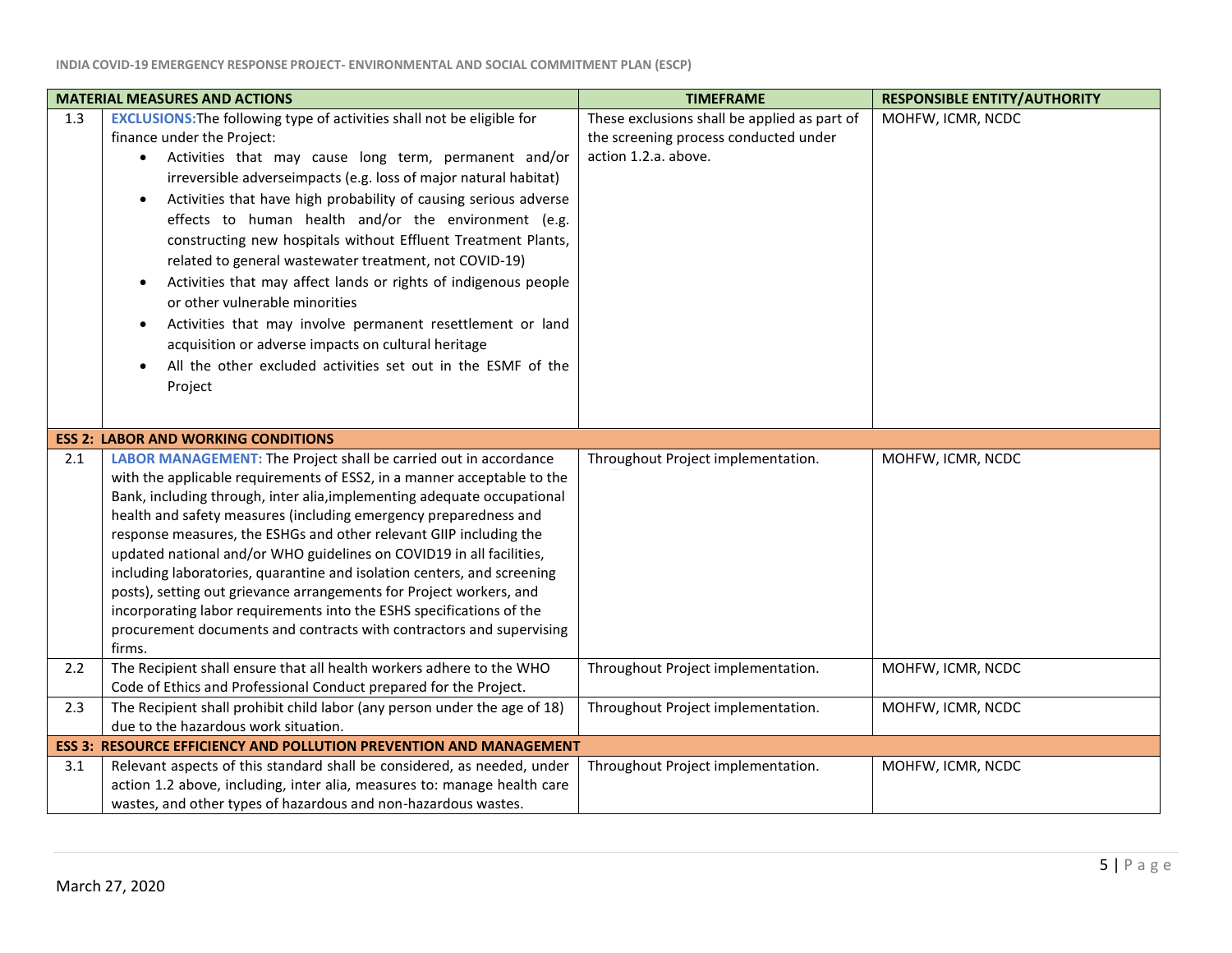| <b>MATERIAL MEASURES AND ACTIONS</b> |                                                                                                                                                                                                                                                                                                                                                                                                                                   | <b>TIMEFRAME</b>                   | <b>RESPONSIBLE ENTITY/AUTHORITY</b> |
|--------------------------------------|-----------------------------------------------------------------------------------------------------------------------------------------------------------------------------------------------------------------------------------------------------------------------------------------------------------------------------------------------------------------------------------------------------------------------------------|------------------------------------|-------------------------------------|
| 3.2                                  | While upgrading existing and/or constructing new healthcare facilities<br>(hospitals, laboratories, quarantine centers), the Recipient shall ensure                                                                                                                                                                                                                                                                               | Throughout Project implementation  | MOHFW, ICMR, NCDC                   |
|                                      | adoption of energy and water efficiency measures consistent with ESS3,                                                                                                                                                                                                                                                                                                                                                            |                                    |                                     |
|                                      | as guided in the ESMF, and as per the national law, guidelines and                                                                                                                                                                                                                                                                                                                                                                |                                    |                                     |
|                                      | policies and ensure proper disposal of construction wastes.                                                                                                                                                                                                                                                                                                                                                                       |                                    |                                     |
|                                      | <b>ESS 4: COMMUNITY HEALTH AND SAFETY</b>                                                                                                                                                                                                                                                                                                                                                                                         |                                    |                                     |
| 4.1                                  | Relevant aspects of this standard shall be considered, as needed, under<br>action 1.2 above, including, inter alia, measures to: minimize the<br>potential for community exposure to communicable diseases; ensure<br>that individuals or groups who, because of their particular<br>circumstances, may be disadvantaged or vulnerable have access to the<br>development benefits resulting from the Project; manage the risks of | Throughout Project implementation. | MOHFW, ICMR, NCDC                   |
|                                      | the use of security personnel; manage the risks of labor influx; and<br>prevent and respond to sexual exploitation and abuse, and sexual<br>harassment.                                                                                                                                                                                                                                                                           |                                    |                                     |
| 4.2                                  | The Recipient will ensure the avoidance of any form of SEA by relying on<br>the WHO Code of Ethics and Professional Conduct for all workers in the<br>quarantine facilities as well as the provision of gender-sensitive<br>infrastructure such as segregated toilets and adequate lighting in<br>quarantine and isolation centers.                                                                                               | Throughout project implementation. | MOHFW, ICMR, NCDC                   |
| 4.3                                  | The Recipient will implement emergency preparedness measures in<br>case of laboratory accidents/ emergencies, e.g. a fire response or<br>natural phenomena event.                                                                                                                                                                                                                                                                 | Throughout project implementation. | MOHFW, ICMR, NCDC                   |
| 4.4                                  | The Recipient will operate quarantine and isolation centers in line with<br>the applicable requirements of ESS3, the ESHGs and other relevant GIIP<br>including the WHO guidelines on "Key considerations for repatriation<br>and quarantine of travelers in relation to the outbreak of novel<br>coronavirus 2019-nCoV".                                                                                                         | Throughout project implementation  | MOHFW, ICMR, NCDC                   |
| 4.5                                  | The Recipient will ensure that any security personnel operating for<br>quarantine and isolation centers and screening posts follow strict rules<br>of engagement and avoid any escalation.                                                                                                                                                                                                                                        | Throughout project implementation  | MOHFW, ICMR, NCDC                   |
|                                      | <b>ESS 5: LAND ACQUISITION, RESTRICTIONS ON LAND USE AND INVOLUNTARY RESETTLEMENT</b>                                                                                                                                                                                                                                                                                                                                             |                                    |                                     |
| 5.1                                  | Relevant aspects of this standard shall be considered, as needed, under<br>action 1.2 above.                                                                                                                                                                                                                                                                                                                                      | Throughout Project implementation. | MOHFW, ICMR, NCDC                   |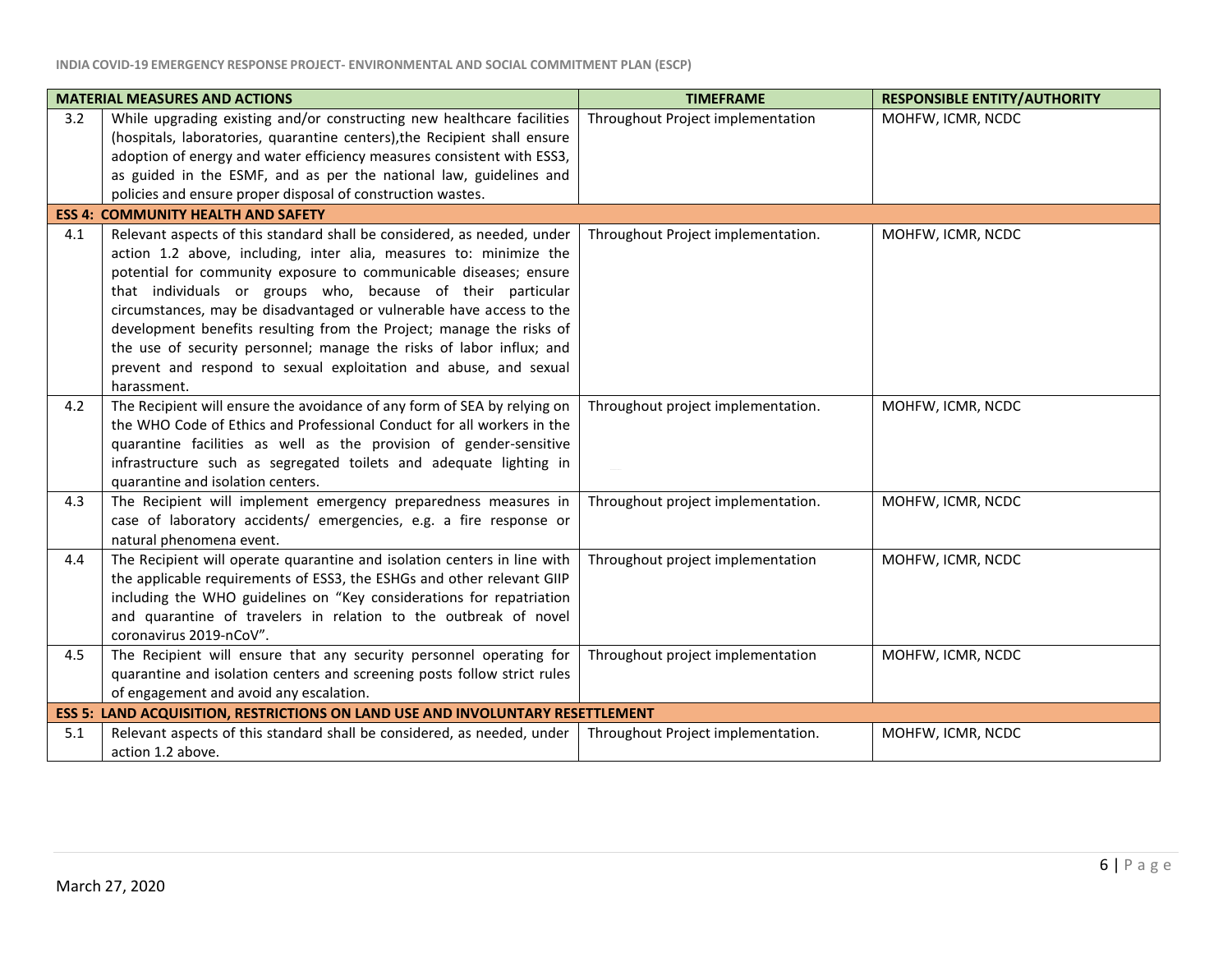| <b>MATERIAL MEASURES AND ACTIONS</b>                                              |                                                                                                                                                                                  | <b>TIMEFRAME</b>                                                                                                                                                                                                                                     | <b>RESPONSIBLE ENTITY/AUTHORITY</b> |  |
|-----------------------------------------------------------------------------------|----------------------------------------------------------------------------------------------------------------------------------------------------------------------------------|------------------------------------------------------------------------------------------------------------------------------------------------------------------------------------------------------------------------------------------------------|-------------------------------------|--|
| 5.2                                                                               | The Recipient will carry out all activities in existing healthcare facilities<br>and/or using available Government lands or direct purchase from the<br>land owners.             | Throughout Project implementation.                                                                                                                                                                                                                   | MOHFW, ICMR, NCDC                   |  |
|                                                                                   | ESS 6: BIODIVERSITY CONSERVATION AND SUSTAINABLE MANAGEMENT OF LIVING NATURAL RESOURCES                                                                                          |                                                                                                                                                                                                                                                      |                                     |  |
| 6.1                                                                               | Relevant aspects of this standard shall be considered, as needed, under<br>action 1.2 above.                                                                                     | Throughout Project implementation.                                                                                                                                                                                                                   | MOHFW, ICMR, NCDC                   |  |
| ESS 7: INDIGENOUS PEOPLES/ HISTORICALLY UNDERSERVED TRADITIONAL LOCAL COMMUNITIES |                                                                                                                                                                                  |                                                                                                                                                                                                                                                      |                                     |  |
| 7.1                                                                               | Relevant aspects of this standard shall be considered, as needed, under<br>action 1.2 above                                                                                      | Throughout Project implementation.                                                                                                                                                                                                                   | MOHFW, ICMR, NCDC                   |  |
| <b>ESS 8: CULTURAL HERITAGE</b>                                                   |                                                                                                                                                                                  |                                                                                                                                                                                                                                                      |                                     |  |
| 8.1                                                                               | Relevant aspects of this standard shall be considered, as needed, under<br>action 1.2 above                                                                                      | Throughout Project implementation.                                                                                                                                                                                                                   | MOHFW, ICMR, NCDC                   |  |
|                                                                                   | <b>ESS 9: FINANCIAL INTERMEDIARIES</b>                                                                                                                                           |                                                                                                                                                                                                                                                      |                                     |  |
|                                                                                   | Not relevant.                                                                                                                                                                    |                                                                                                                                                                                                                                                      |                                     |  |
|                                                                                   | <b>ESS 10: STAKEHOLDER ENGAGEMENT AND INFORMATION DISCLOSURE</b>                                                                                                                 |                                                                                                                                                                                                                                                      |                                     |  |
| 10.1                                                                              | STAKEHOLDER ENGAGEMENT PLAN: Prepare, disclose, adopt, and<br>implement a Stakeholder Engagement Plan (SEP) consistent with ESS10,<br>in a manner acceptable to the Association. | A preliminary SEP is prepared and will be<br>updated in 30 days following the Effective<br>Date. The SEP will be continuously updated<br>throughout the project implementation.<br>The SEP will be implemented throughout<br>Project implementation. | MOHFW, ICMR, NCDC                   |  |